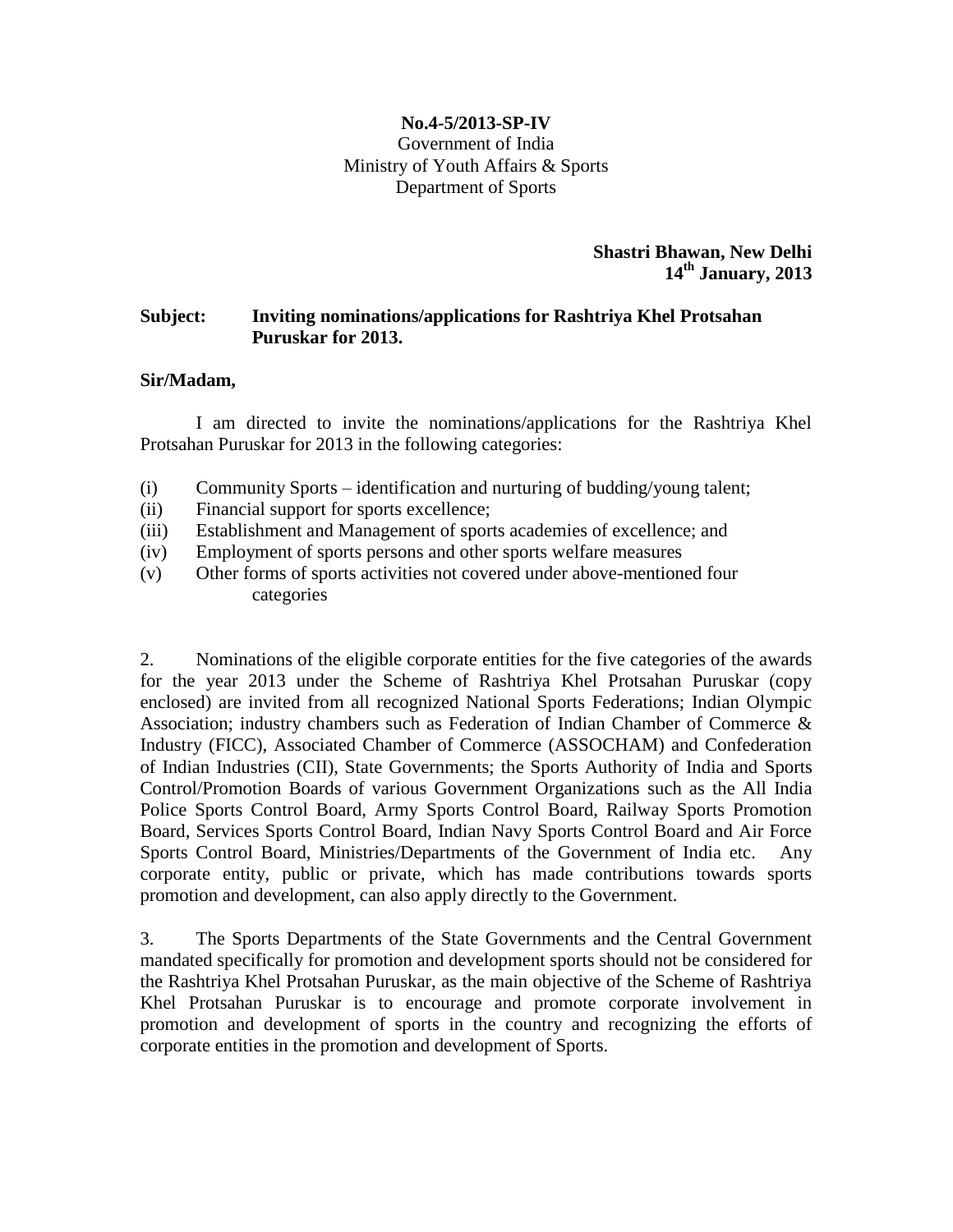4. Last date for receipt of nominations is **30th April, 2013**. Nominations in prescribed format may please be sent to Under Secretary (SP-IV), Ministry of Youth Affairs & Sports, Room No.15, 'C' Wing, Shastri Bhawan, New Delhi-110001 **by 5.00 P.M. on 30th April, 2013. Nominations received after last date will note be entertained.** 

5. Applications, which are not in the prescribed proforma, or not signed by the authorized signatory or are incomplete, shall not be considered for the award.

6. It should be noted by all and all concerned should be informed that canvassing in any respect by an entry will render that entry liable to disqualification.

Yours faithfully,

(S.P.S Tomar) Under Secretary to the Government of India Tel No. 23073206 Room No.  $15 - 'C'$  wing, Shastri Bhawan, New Delhi.

- 1. Secretaries of all Ministries/Departments of Government of India (with the request to give wide publicity to this circular among Public Sector Undertakings under its control.
- 2. The Secretary, Department of Youth Affairs and Sports, (All States and UTs)
- 3. Secretary General, Federation of Indian Chamber of Industry and Commerce
- 4. Secretary General, Confederation of Indian Industries
- 5. Secretary General, [The Associated Chambers of Commerce and Industry of](http://www.assocham.org/)  [India](http://www.assocham.org/)
- 6. The President/Secretary General, B-29, Indian Olympic Association, Qutab Industrial Area, New Delhi.
- 7. The President/Secretary General, (All recognized National Sports Federations)
- 8. The Director General, Sports Authority of India, New Delhi.
- 9. The Secretary, Services Sports Control Board, Nirman Bhawan, New Delhi.
- 10. The Secretary, All India Police Sports Services Control Board, New Delhi.
- 11. The Secretary Railway Sports Promotion Board, Rail Bhavan, New Delhi.
- 12. The Secretary, Central Civil Services Cultural and Sports Board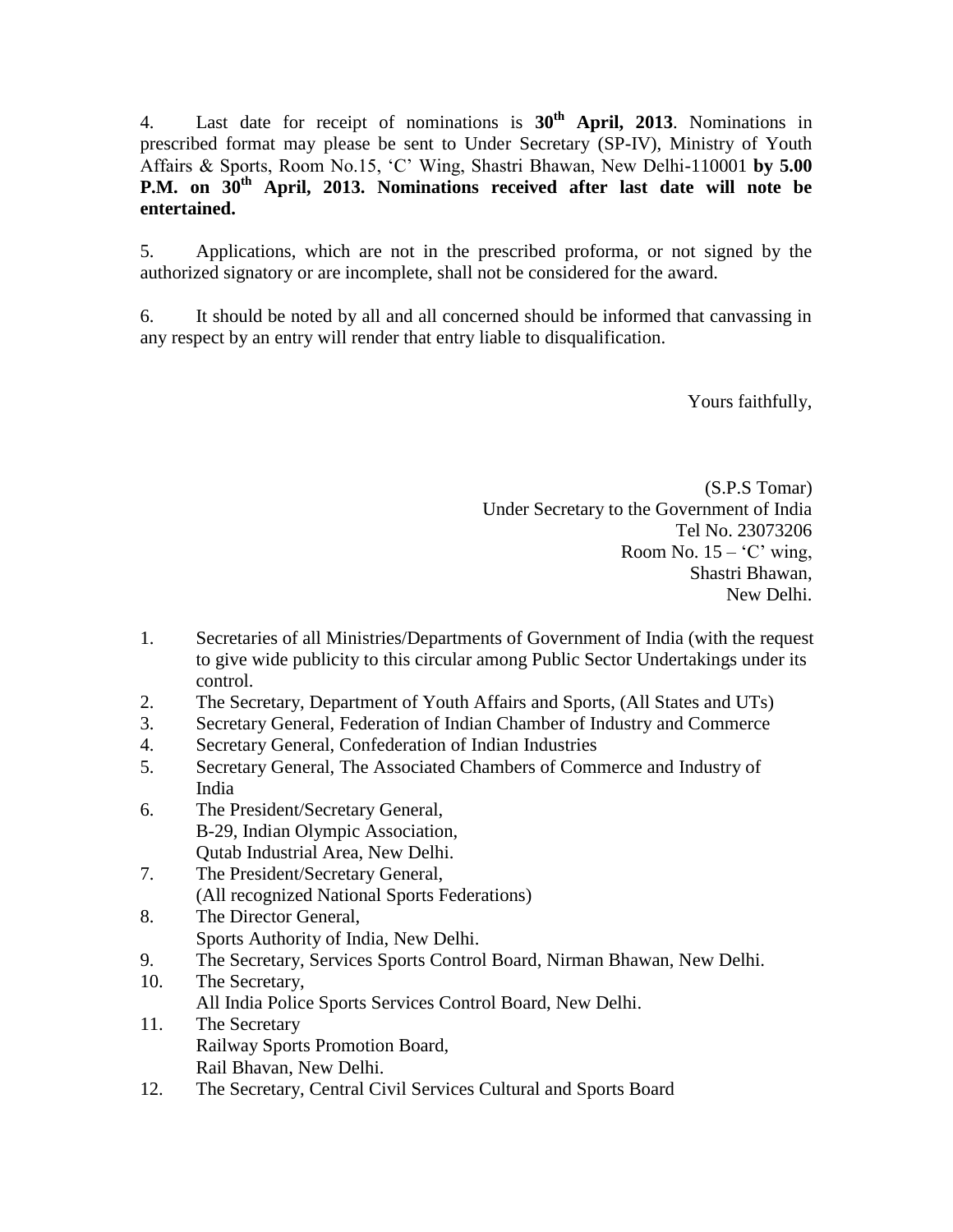### **ASHTRIYA KHEL PROTSAHAN PURUSKAR**

- 1. Name of the applicant corporate entity: (*In capital letters)*  (Please also specify whether Public, Private, Propriety or Individual):
- 2. Category of the award for which nomination is being made (tick the category)

| (a) Community Sports – identification and nurturing of budding/young talent;              |  |
|-------------------------------------------------------------------------------------------|--|
| (b) Financial support for sports excellence;                                              |  |
| (c) Establishment and Management of sports academies of excellence;                       |  |
| (d) Employment of sports persons and sports welfare measures                              |  |
| (e) Other forms of sports activities not covered under above-mentioned four<br>categories |  |

- 3. Address alongwith Phone Number and email:
- 4. Year of Award:
- 5. Contribution made towards sports promotion during the preceding financial year: (a) In terms of rupees: (b) in terms of percentage of the gross profit
- 6. Brief description of the entity: (*Enclose a separate Sheet)*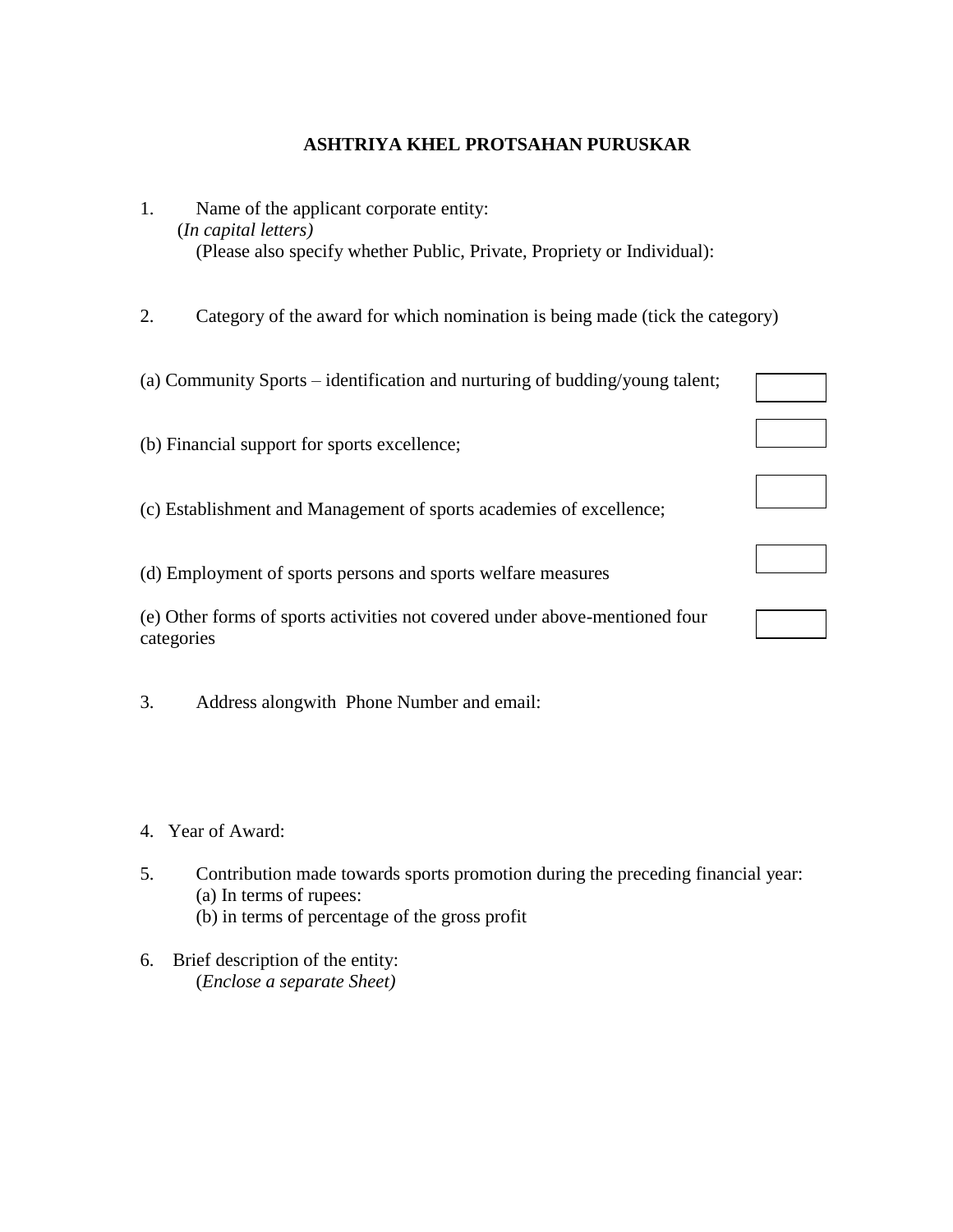7. Contribution/efforts made in the area of the category of the award for which nomination is made covering the items mentioned in the selection criteria for that award:

| Category of the | Items for selection criterion               | Please indicate details in |
|-----------------|---------------------------------------------|----------------------------|
| Award           |                                             | a separate sheet to give   |
|                 |                                             | names etc, wherever        |
|                 |                                             | required.                  |
| Community       | (i)<br>Details of sports infrastructure     |                            |
| $Sports -$      | created                                     |                            |
| Identification  | Number of schools, colleges,<br>(ii)        |                            |
| and nurturing   | universities, clubs or other such           |                            |
| of budding      | units adopted                               |                            |
| talent          | (iii) Number of sportspersons trained       |                            |
|                 | (iv) Equipment support and other            |                            |
|                 | support extended                            |                            |
|                 | Number of<br>(v)                            |                            |
|                 | competitions/tournaments held               |                            |
|                 | (vi) Identification and nurturing of        |                            |
|                 | budding/young talent                        |                            |
|                 | (vii) Sports achievements of the target     |                            |
|                 | group                                       |                            |
|                 | (viii) Any other incentive given to         |                            |
|                 | trainees                                    |                            |
| Financial       | Number of elite sports persons<br>(i)       |                            |
| Support for     | assisted                                    |                            |
| sports          | (ii) Achievements<br>the<br>of              |                            |
| excellence      | sportspersons so trained                    |                            |
|                 | (iii) Development of coaches<br>and         |                            |
|                 | technical officials                         |                            |
|                 | (iv) Details of<br>financial<br>support     |                            |
|                 | extended by way of providing                |                            |
|                 | equipment, training,<br>coaches,            |                            |
|                 | competition exposure along with             |                            |
|                 | total expenditure incurred                  |                            |
| Establishment   | Number of academies<br>(i)                  |                            |
| and             | created/supported along with                |                            |
| Management of   | disciplines                                 |                            |
| sports          | Details about area, infrastructure,<br>(ii) |                            |
| academies of    | equipment, coaches and scientific           |                            |
| excellence      | support made available in the               |                            |
|                 | academy                                     |                            |
|                 | (iii) Number of sportspersons being         |                            |
|                 | trained                                     |                            |
|                 | (iv) Achievements of the                    |                            |
|                 | sportspersons trained at the                |                            |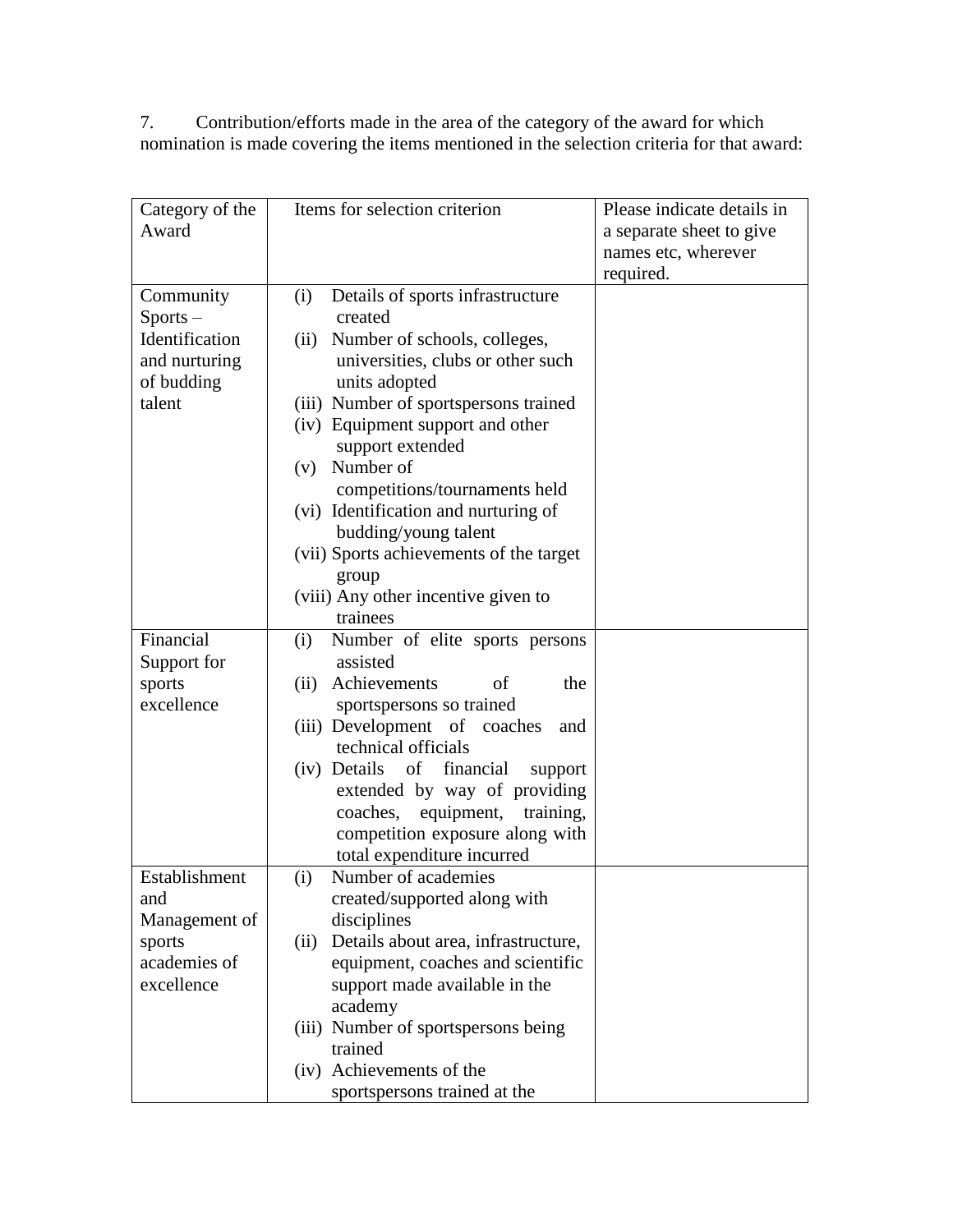|                   | academy                                     |
|-------------------|---------------------------------------------|
|                   | Total expenditure incurred for the<br>(V)   |
|                   | establishment of academy                    |
| Employment to     | Number of sportspersons<br>(i)              |
| sportspersons     | employed.                                   |
| and other         | Level of employment along with<br>(ii)      |
| welfare           | salary structure                            |
| measures          | (iii) Promotional avenues offered to        |
|                   | sportspersons employed                      |
|                   | (iv) Sports achievements of employed        |
|                   | sportspersons                               |
|                   | other welfare measures for<br>(v)           |
|                   | sportspersons                               |
| Other forms of    | Details of the sports activities indicating |
| sports activities | specifically the kind of contribution       |
| not covered       | made                                        |
| under above-      |                                             |
| mentioned four    |                                             |
| categories        |                                             |
|                   |                                             |

- 8. Other achievements:
- 9. Other awards received: from the State/Government/ Central Govt./Other agencies, if any

# **D E C L A R A T I O N**

I do hereby solemnly declare and affirm that the particulars mentioned above are correct.

Signature of the Applicant (Name and designation of the person submitting the application on the behalf of the corporate entity)

| Date:  |  |
|--------|--|
| Place: |  |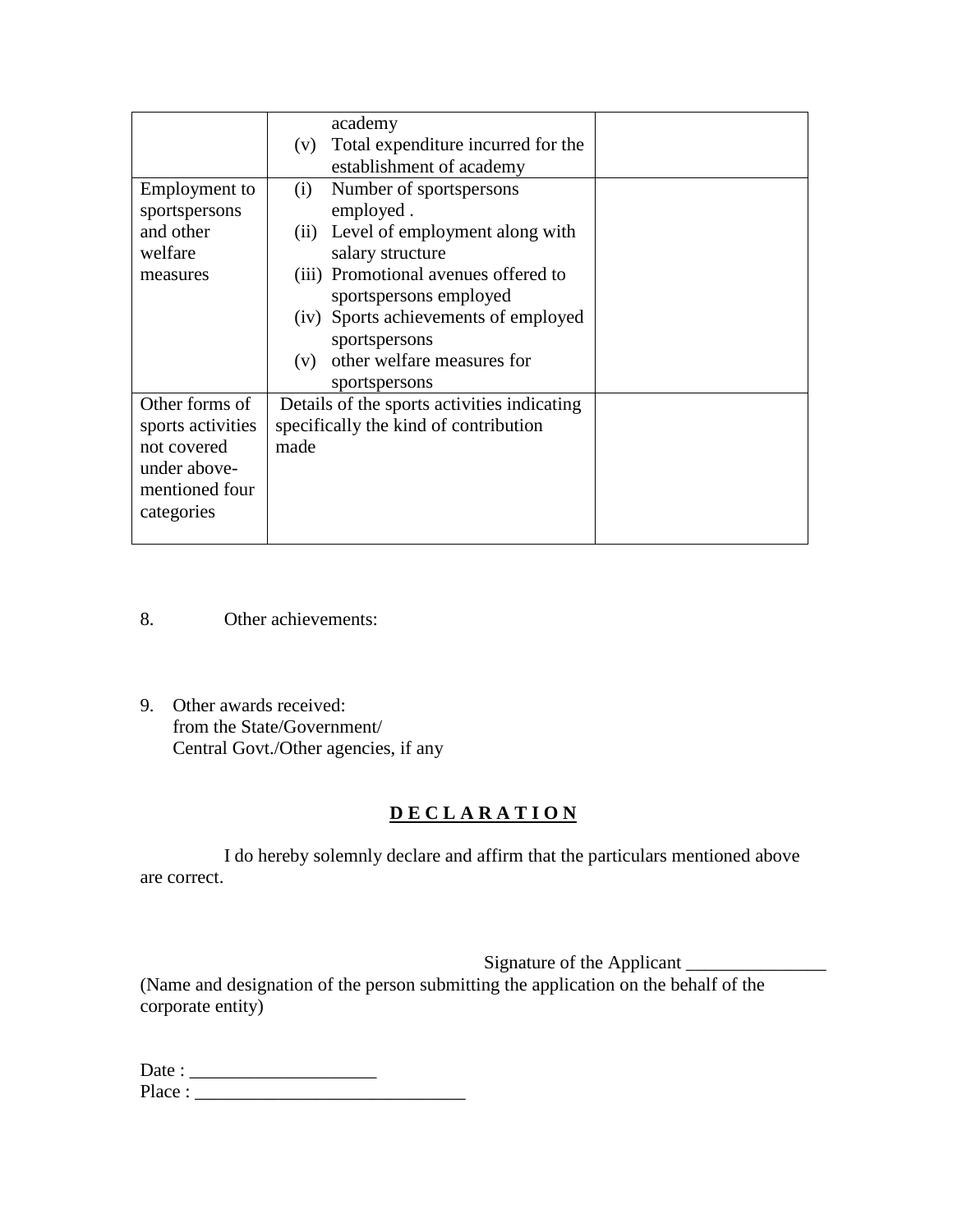**Endorsement from State Government/National Sports Federation/India Olympic Association, Sports Control Board etc. (not required in case of applicants applying directly for the Puruskar)**

1. Certified that the particulars mentioned above are correct.

2. We recommend that M/s ………………………………………………………………… may be awarded the Rashtriya Khel Protsahan Puruskar in the category of …………………………….…………………………….

> Signature of recommending authority (Giving name and designation of the signing authority)

Date \_\_\_\_\_\_\_\_\_\_\_\_\_\_\_\_\_ Place  $\Box$ 

Official Seal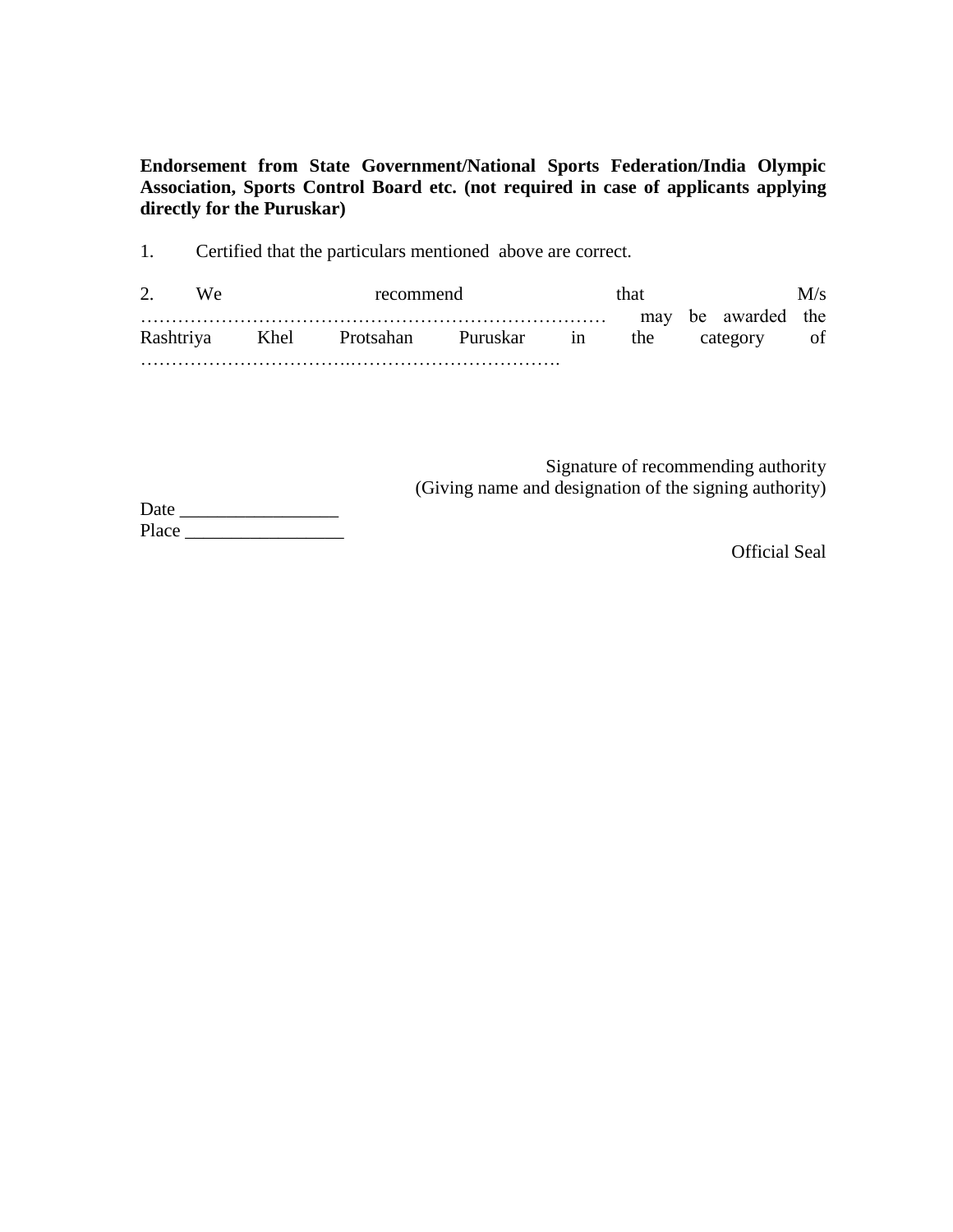### **SCHEME FOR THE 'RASHTRIYA KHEL PROTSAHAN PURUSKAR' (Amended as on 9.5.2012)**

#### 1. DEFINITION OF RULES

 The Scheme may be called the "**Rashtriya Khel Protsahan Puruskar**". There will be following four categories of awards under the Scheme:

(a) Community Sports – identification and nurturing of budding/young talent;

(b) Financial support for sports excellence;

(c) Establishment and Management of sports academies of excellence; and

(d) Employment of sports persons and sports welfare measures

(e) Other forms of sports activities not covered under above-mentioned four categories

### **2. OBJECTIVE**

The objective of the award is to encourage and promote corporate involvement in the promotion and development of sports in the country.

## **3. DEFINITIONS**

In this Scheme , unless the context otherwise requires,

- (a) "Scheme" means the scheme for 'Rashtriya Khel Protsahan Puruskar'
- (b) "Committee" means the Selection Committee constituted under the Scheme.

(c) "Award" means the Rashtriya Khel Protsahan Puruskar.

(d) "Chairperson" means chairperson of the Selection Committee under the Scheme.

(e) "Government" means the Ministry of Youth Affairs and Sports.

(f) "Sports Administrator" means a person who is engaged in management/ administration of national/international sports events, sports organizations including private sports academies, sports programmes and delivery of sports services.

(g) "Arjuna Awardee" means a person who has been awarded an Arjuna Award by the Government of India

(h) "Olympian" means a sports person who participated in the Olympic Games as a member of the Indian contingent approved by the Government of India.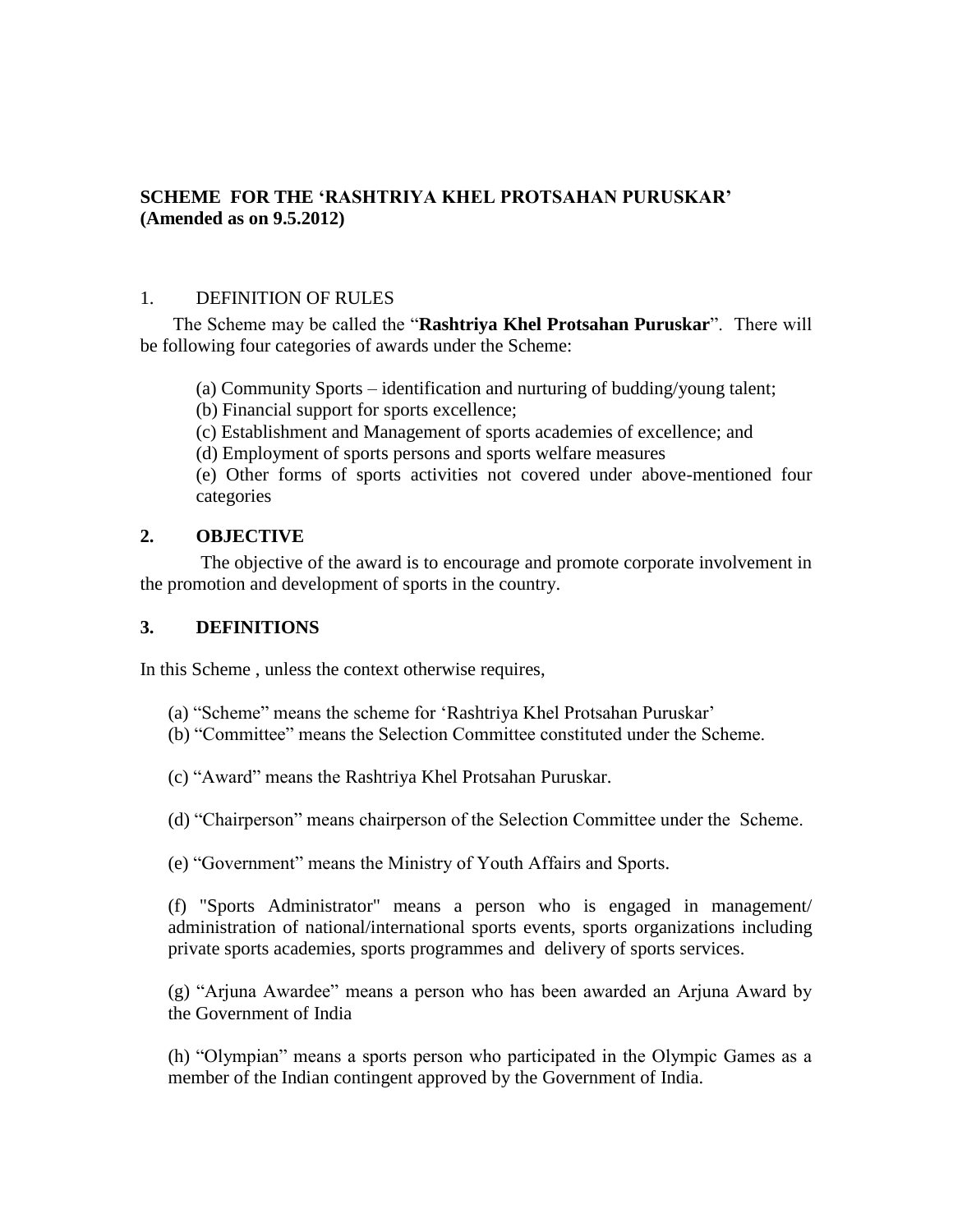## **4. ELIGIBILITY**

4.1 Any corporate entity, public or private, that has played a visible role in the area of sports promotion and development. Individuals/proprietary/partnership entities which have done commendable work in this area will also be considered under this scheme. The entities which have contributed a minimum of 5% of their gross profit or an amount not less than Rs.2 crore in the preceding financial year towards sports promotion and development will be eligible to be considered for the above categories of the awards. Outlays meant purely for commercial purposes will not be counted towards this contribution. Similarly, outlays towards sports business ventures will also not be counted. In other words, only contributions of non-commercial nature as part of corporate social responsibility will be considered for assessing the contribution made by the corporate concerned, towards the promotion and development of sports in the country.

4.2 The Sports Departments of the State Governments and the Central Government mandated specifically for promotion and development sports should not be considered for the Rashtriya Khel Protsahan Puruskar, as the main objective of the Scheme of Rashtriya Khel Protsahan Puruskar is to encourage and promote corporate involvement in promotion and development of sports in the country and recognizing the efforts of corporate entities in the promotion and development of Sports.

### **5. NOMINATIONS**

5.1 Nominations for the Awards will be invited by the Ministry of Youth Affairs & Sports from all recognized National Sports Federations; Indian Olympic Association; industry chambers such as Federation of Indian Chamber of Commerce & Industry (FICC), Associated Chamber of Commerce (ASSOCHAM) and Confederation of Indian Industries (CII), State Governments; the Sports Authority of India and Sports Control/Promotion Boards of various Government Organizations such as the All India Police Sports Control Board, Army Sports Control Board, Railway Sports Promotion Board, Services Sports Control Board, Indian Navy Sports Control Board and Air Force Sports Control Board, Ministries/Departments of the Government of India etc. Any corporate entity, public or private, which has made contributions towards sports promotion and development, can also apply directly to the Government.

5.2 Notwithstanding the above, Government reserves the right to make nomination of any corporate entity, public or private in deserving cases where no such nominations have been received from the agencies mentioned under the Scheme.

5.3 The Award will be made in respect of the calendar year for which the applications are invited.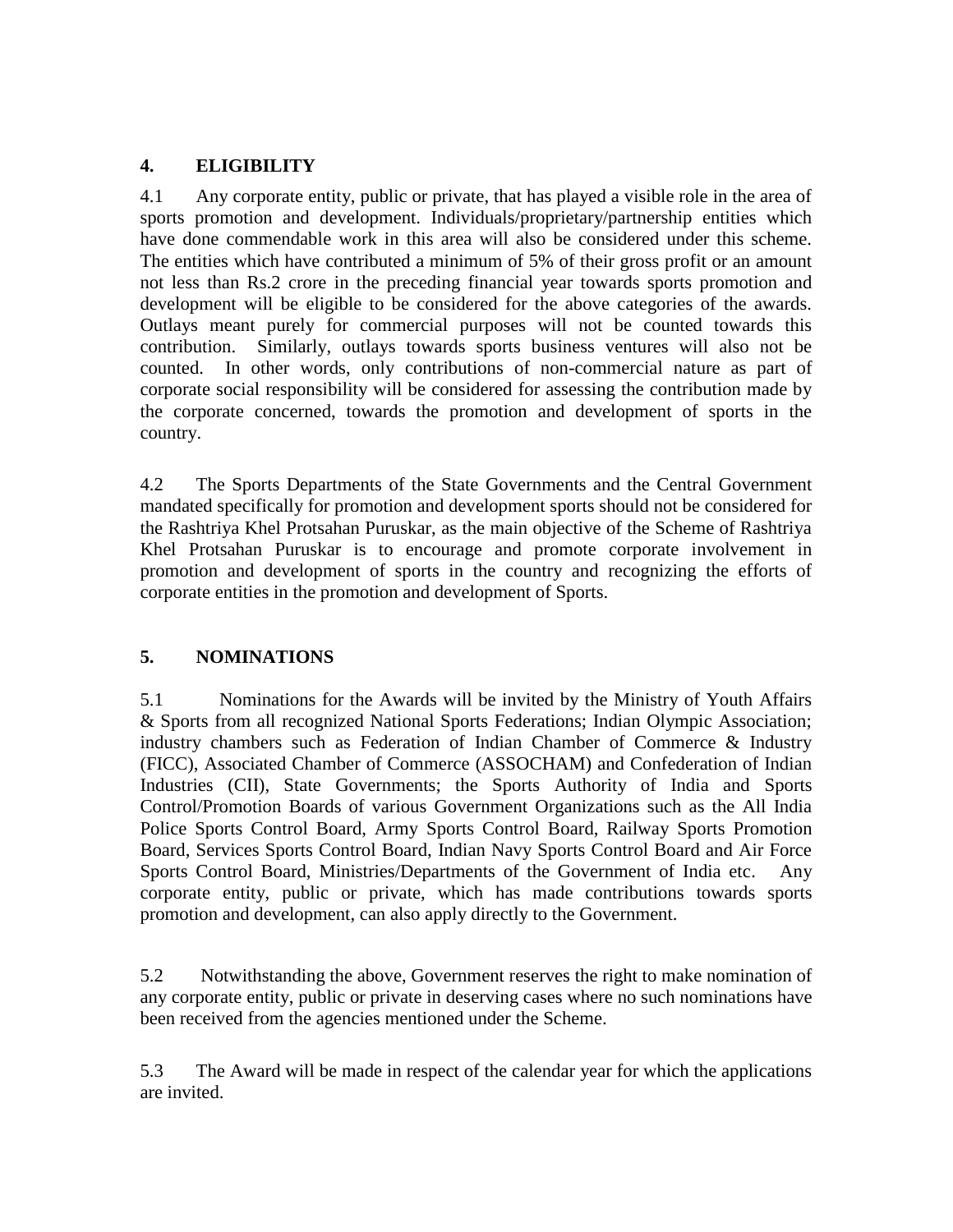5.4 The nominations/applications will be sent to the Ministry of Youth Affairs and Sports in the prescribed proforma attached with the application form.

## **6. SCRUTINY OF NOMINATION**

 All nominations received from the organizations mentioned in para 5.1 will be scrutinized in the Ministry and Sports Authority of India, if required, for verification of the statements/claims made by the applicant entities, on the basis of its own records or from other sources.

## **7. PROCEDURE FOR SELECTION**

7.1 **Constitution of a Selection Committee**: The Awards in the four categories will be recommended by a Selection Committee constituted by the Government of India. The Selection Committee will be constituted every year by the Government. The Committee will comprise of a Chairperson and eight members distinguished in the field of sports as indicated below. The Director/Deputy Secretary (Sports), Ministry of Youth Affairs & Sports will be the Member –Secretary of the Selection Committee.

| 1. | Secretary, Department of Sports, Ministry of Youth       | Chairperson    |
|----|----------------------------------------------------------|----------------|
|    | Affairs & Sports                                         |                |
| 2. | Previous awardees of Rashtriya Khel Protsahan Puruskar   | 2 members      |
| 3. | Nominee of Industry associations, viz., Federation of    | 1 member       |
|    | Indian Chamber of Commerce & Industry (FICCI),           |                |
|    | Confederation of Indian Industries (CII), Associated     |                |
|    | Chamber of Commerce (ASSOCHEM) etc                       |                |
| 4. | Secretary (Sports) (in person) of State Government *     | 2 members      |
| 5. | Director General, Sports Authority of India              | Member (Ex-    |
|    |                                                          | officio)       |
| 6. | Joint Secretary (Sports), Department of Sports, Ministry | Member (Ex-    |
|    | of Youth Affairs & Sports                                | officio)       |
| 7. | Deputy Secretary (Sports)/Director (Sports), Department  | Member-        |
|    | of Sports                                                | Secretary (Ex- |
|    |                                                          | officio)       |

\*Representation of Secretary (Sports) from 2 State Governments in Selection Committee will be on rotation basis, either in alphabetical order or zone-wise.

7.2 There should be a minimum two years gap before a member other than ex-officio is re-nominated as member in the Selection Committee.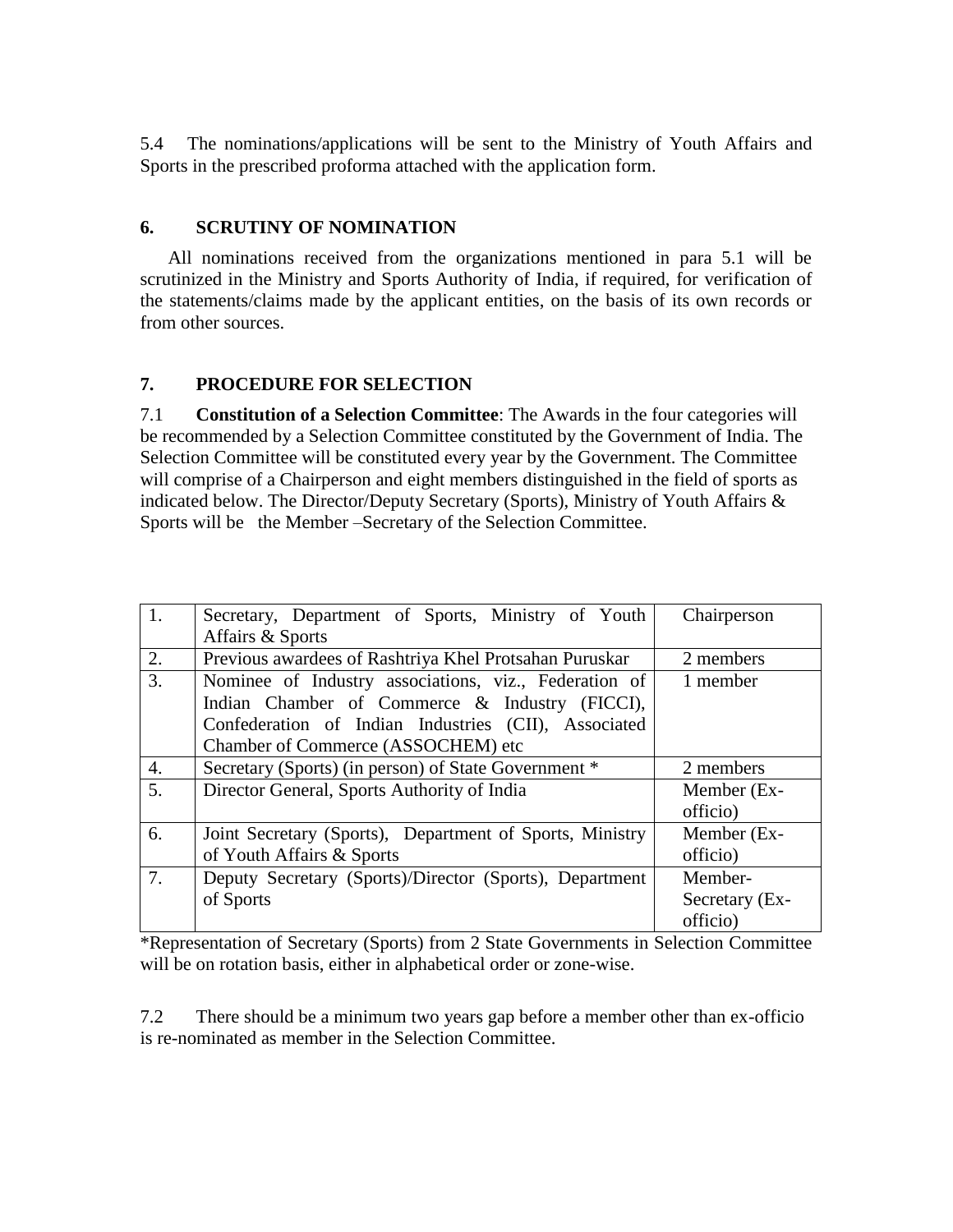**7.3 Selection criteria:** The Committee will evaluate nominations/applications on the basis of a multi-faceted criteria for the four categories of the awards as detailed below: -

| (a) | Community                | (i)    | Details of sports infrastructure created                          |
|-----|--------------------------|--------|-------------------------------------------------------------------|
|     | $Sports -$               | (ii)   | Number of schools, colleges, universities, clubs or               |
|     | Identification and       |        | other such units adopted                                          |
|     | nurturing of             | (iii)  | Number of sportspersons trained                                   |
|     | budding talent           | (iv)   | Equipment support and other support extended                      |
|     |                          | (v)    | Number of competitions/tournaments held                           |
|     |                          | (vi)   | Identification and nurturing of budding/young talent              |
|     |                          | (vii)  | Sports achievements of the target group                           |
|     |                          | (viii) | Any other incentive given to trainees                             |
| (b) | <b>Financial Support</b> | (i)    | Number of elite sports persons assisted                           |
|     | for sports               | (ii)   | Achievements of the sportspersons so trained                      |
|     | excellence               | (iii)  | Development of coaches and technical officials                    |
|     |                          | (iv)   | Details of financial support extended by way of                   |
|     |                          |        | providing coaches, equipment, training, competition               |
|     |                          |        | exposure along with total expenditure incurred                    |
| (c) | Establishment            | (ii)   | Number of academies created/supported along with                  |
|     | and Management           |        | disciplines                                                       |
|     | of sports                | (iii)  | Details about area, infrastructure, equipment, coaches            |
|     | academies of             |        | and scientific support made available in the academy              |
|     | excellence               | (iv)   | Number of sportspersons being trained                             |
|     |                          | (v)    | Achievements of the sportspersons trained at the                  |
|     |                          |        | academy                                                           |
|     |                          | (vi)   | Total expenditure incurred for the establishment of               |
|     |                          |        | academy                                                           |
| (d) | Employment to            | (i)    | Number of sportspersons employed.                                 |
|     | sportspersons and        | (ii)   | Level of employment along with salary structure                   |
|     | other welfare            | (iii)  | Promotional avenues offered to sportspersons                      |
|     | measures                 |        | employed                                                          |
|     |                          | (iv)   | Sports achievements of employed sportspersons                     |
|     |                          | (v)    | other welfare measures for sportspersons                          |
| (e) | Other forms of           |        | Details of the sports activities indicating specifically the kind |
|     | sports activities        |        | of contribution made                                              |
|     | not covered under        |        |                                                                   |
|     | above-mentioned          |        |                                                                   |
|     | four categories          |        |                                                                   |
|     |                          |        |                                                                   |

7.4 The Chairperson, in consultation with Member Secretary, may constitute panels from amongst the members of the Committee to assist the Committee.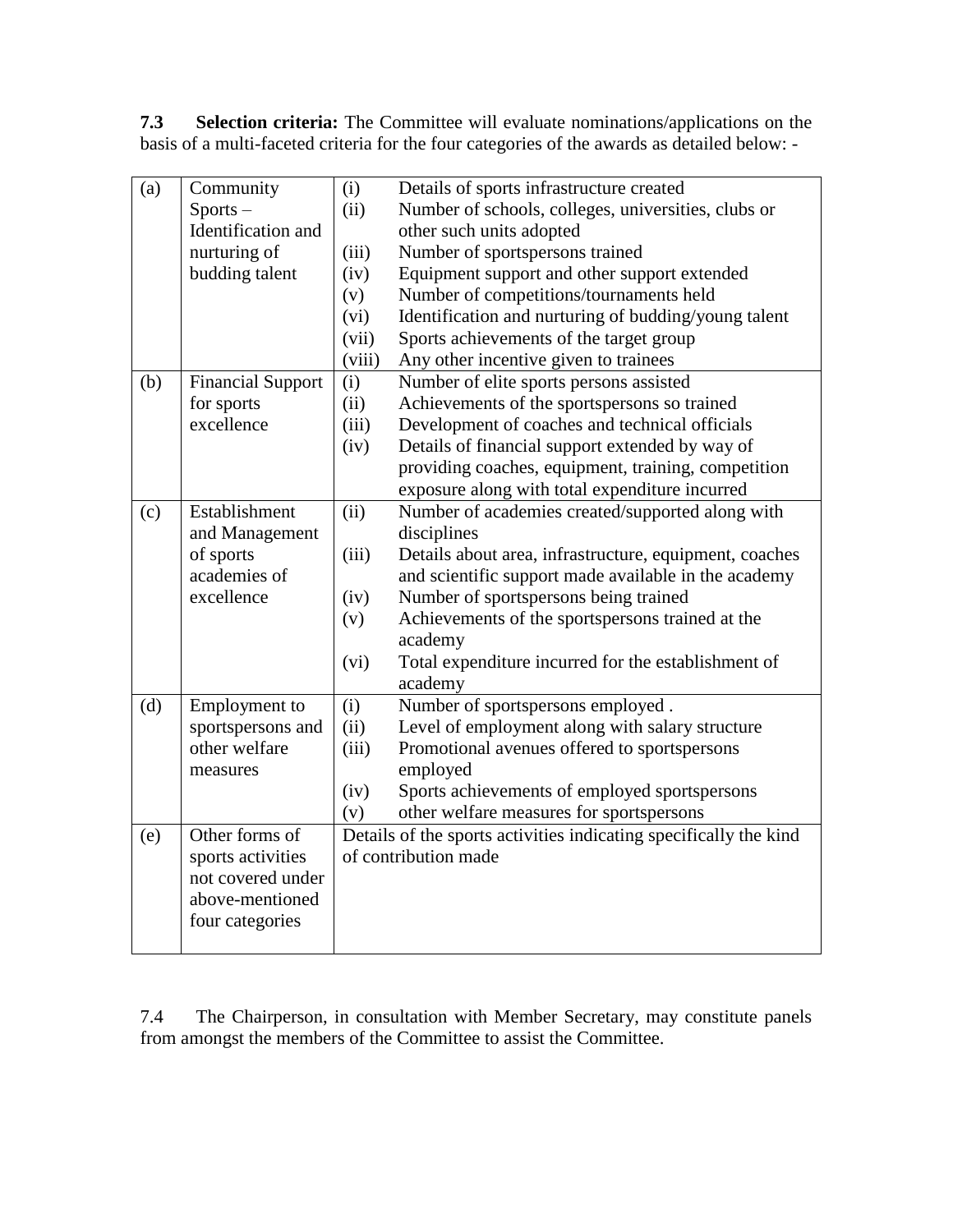7.5 The Chairperson may seek advice of experts in specific sports disciplines wherever necessary.

7.6 Any person directly or indirectly related to a entity nominated for the Awards shall not be eligible to participate in deliberations of the Selection Committee, concerning that entity.

7.7 The Committee will determine its own work procedure.

7.8 The quorum for the meeting of the Committee shall be 75% of the members of the Committee and the Chairperson.

7.11 The Committee shall make its recommendations to the Government of India within one month of reference.

7.12 The Executive Director (TEAMS), Sports Authority of India will be present at the time of deliberations of the Committee in order to provide information/clarifications, if any, required by the Committee.

7.13 All the selection proceedings will be treated as "Confidential". The Chairperson may take necessary steps in consultation with the Member Secretary to maintain strict confidentiality of the deliberations and the recommendations made by the Committee.

7.14 The recommendations of the Selection Committee will be considered by the Government. The decision of the Government shall be final.

# **8. NUMBER OF RASHTRIYA KHEL PROTSAHAN PURUSKARS**

8.1 There will be only one award every year for each category of the award mentioned in para 1 above.

### **9. GENERAL**

9.1 The awards will consist of a citation and a trophy in each of the above-mentioned categories. There will be no cash award.

9.2 The Awards will be presented to the winners at the function for the presentation of the Award to be held at a place and on a date to be determined by the Government.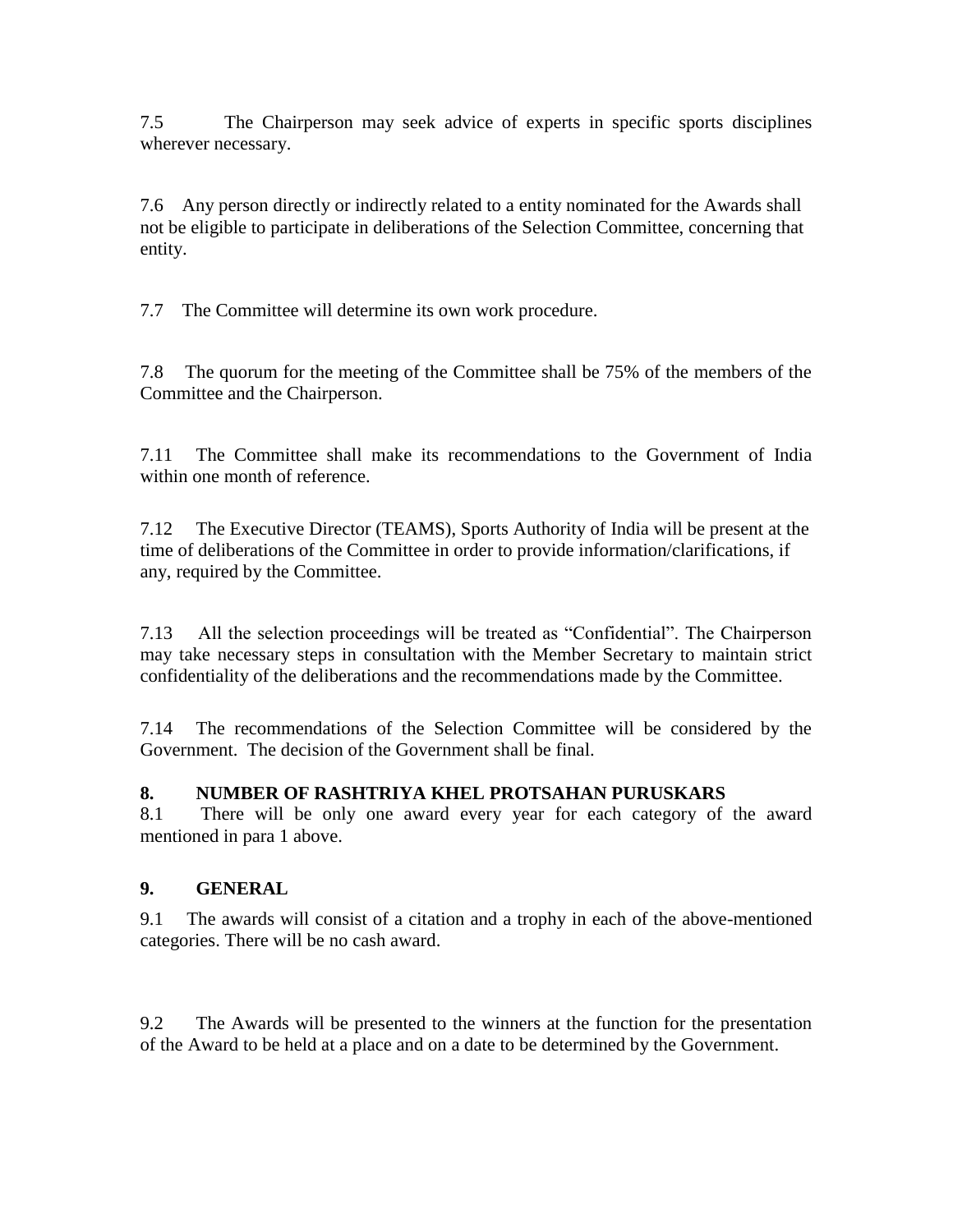10. The Awards will be in addition to any other award, which the corporate entities may have got from other organizations for the same achievements.

11. No Award will be made for a second time to the same corporate entity for the same category.

12. In order to ensure due diligence in the selection of awardees, the Ministry will make necessary verification prior to finalizing the names of the awardees.

13. At the time of the ceremony in Rashtrapati Bhavan, the awards will be conferred upon only on those awardees, who are present. The awards can be received by the Head/CEO of the corporate entity or any other person authorized by the head/CEO.

14. The awardees who are not able to come to receive the award on the National Sports Day, can later receive the same from the Minister–in-Charge for Youth Affairs and Sports.

15. The Government of India may cancel, annul the Award to any recipient for specific reasons and thereupon the recipient shall be required to surrender the citation and trophy but it shall be competent for the Government of India to restore the Award once the cancellation and annulment has been withdrawn.

16. The decision of the Government of India in respect of matters covered by the scheme and of the interpretation of the provisions of the scheme shall be final and no appeal shall lie against them.

17. An entity is nominated for the Award shall be deemed to have accepted the provisions of the scheme.

18. Canvassing in any form in respect of an entry will render that entry liable to disqualification.

\*\*\*\*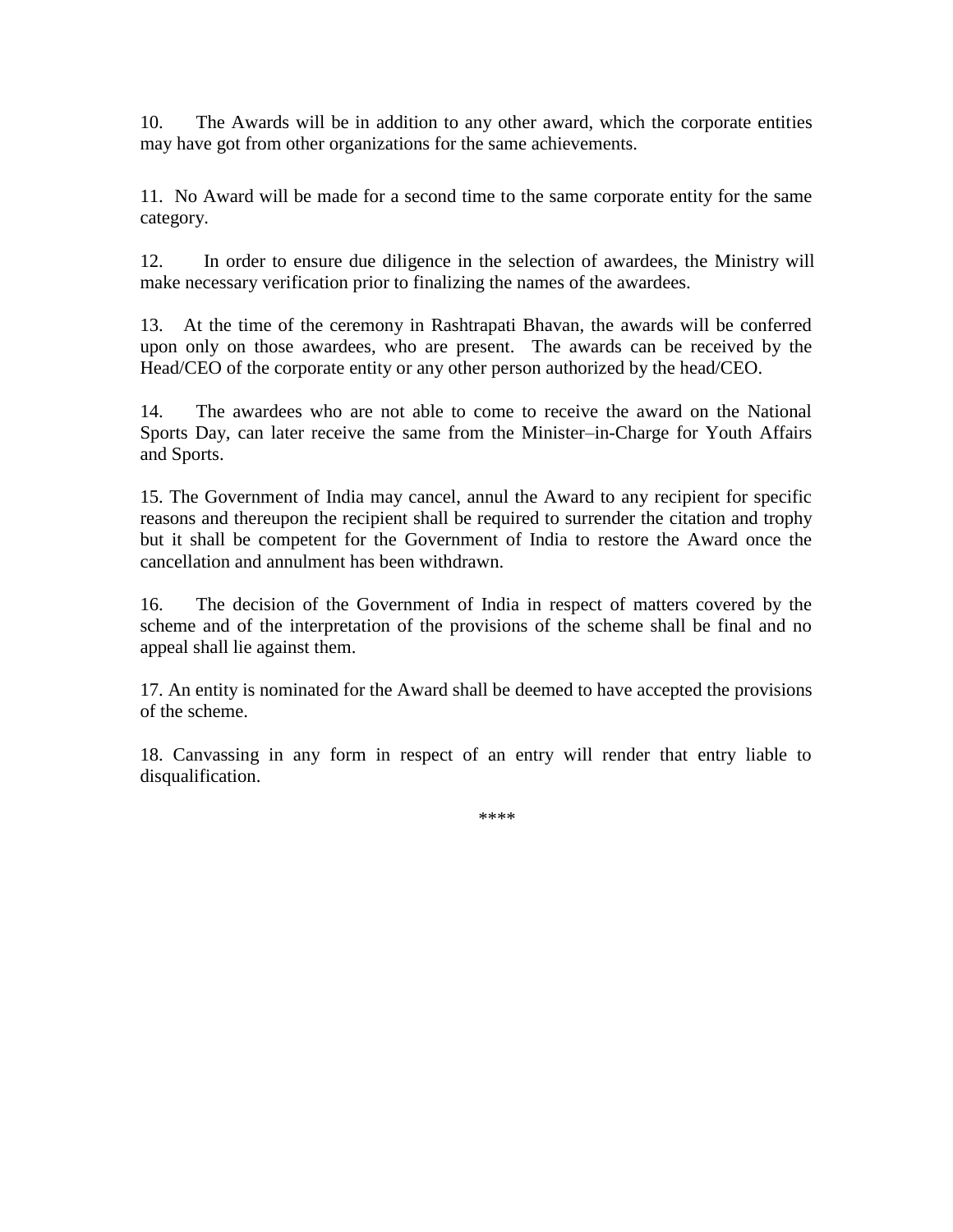### **FORM OF APPLICATION FOR RASHTRIYA KHEL PROTSAHAN PURUSKAR**

- 1. Name of the applicant corporate entity: (*In capital letters)*  (Please also specify whether Public, Private, Propriety or Individual):
- 2. Category of the award for which nomination is being made (tick the category)

| (a) Community Sports – identification and nurturing of budding/young talent;              |  |
|-------------------------------------------------------------------------------------------|--|
| (b) Financial support for sports excellence;                                              |  |
| (c) Establishment and Management of sports academies of excellence;                       |  |
| (d) Employment of sports persons and sports welfare measures                              |  |
| (e) Other forms of sports activities not covered under above-mentioned four<br>categories |  |

3. Address alongwith Phone Number and email:

- 4. Year of Award:
- 5. Contribution made towards sports promotion during the preceding financial year: (a) In terms of rupees: (b) in terms of percentage of the gross profit
- 6. Brief description of the entity: (*Enclose a separate Sheet)*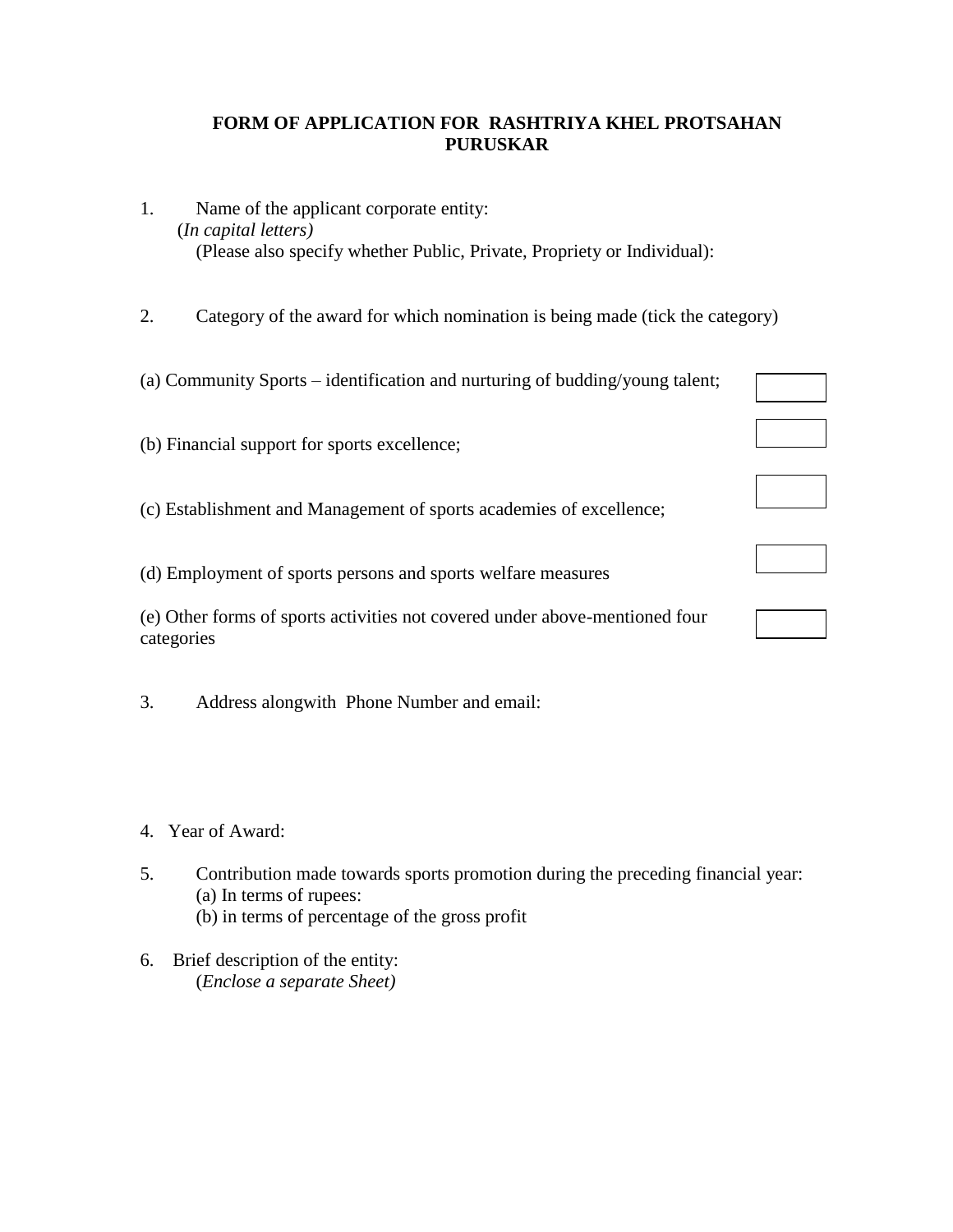7. Contribution/efforts made in the area of the category of the award for which nomination is made covering the items mentioned in the selection criteria for that award:

| Category of the        | Items for selection criterion                          | Please indicate details in |
|------------------------|--------------------------------------------------------|----------------------------|
| Award                  |                                                        | a separate sheet to give   |
|                        |                                                        | names etc, wherever        |
|                        |                                                        | required.                  |
| Community              | (i)<br>Details of sports infrastructure                |                            |
| $Sports -$             | created                                                |                            |
| Identification         | Number of schools, colleges,<br>(ii)                   |                            |
| and nurturing          | universities, clubs or other such                      |                            |
| of budding             | units adopted                                          |                            |
| talent                 | (iii) Number of sportspersons trained                  |                            |
|                        | (iv) Equipment support and other                       |                            |
|                        | support extended                                       |                            |
|                        | Number of<br>(v)                                       |                            |
|                        | competitions/tournaments held                          |                            |
|                        | (vi) Identification and nurturing of                   |                            |
|                        | budding/young talent                                   |                            |
|                        | (vii) Sports achievements of the target                |                            |
|                        | group                                                  |                            |
|                        | (viii) Any other incentive given to                    |                            |
|                        | trainees                                               |                            |
| Financial              | (v) Number of elite sports persons                     |                            |
| Support for            | assisted                                               |                            |
| sports                 | (vi) Achievements<br>the<br>of                         |                            |
| excellence             | sportspersons so trained                               |                            |
|                        | (vii) Development of coaches<br>and                    |                            |
|                        | technical officials                                    |                            |
|                        |                                                        |                            |
|                        | of<br>financial<br>(viii) Details<br>support           |                            |
|                        | extended by way of providing<br>coaches,               |                            |
|                        | equipment, training,                                   |                            |
|                        | competition exposure along with                        |                            |
| Establishment          | total expenditure incurred<br>(vi) Number of academies |                            |
|                        |                                                        |                            |
| and                    | created/supported along with                           |                            |
| Management of          | disciplines                                            |                            |
| sports<br>academies of | (vii) Details about area, infrastructure,              |                            |
| excellence             | equipment, coaches and scientific                      |                            |
|                        | support made available in the                          |                            |
|                        | academy                                                |                            |
|                        | Number of sportspersons<br>(viii)                      |                            |
|                        | being trained                                          |                            |
|                        | (ix) Achievements of the                               |                            |
|                        | sportspersons trained at the                           |                            |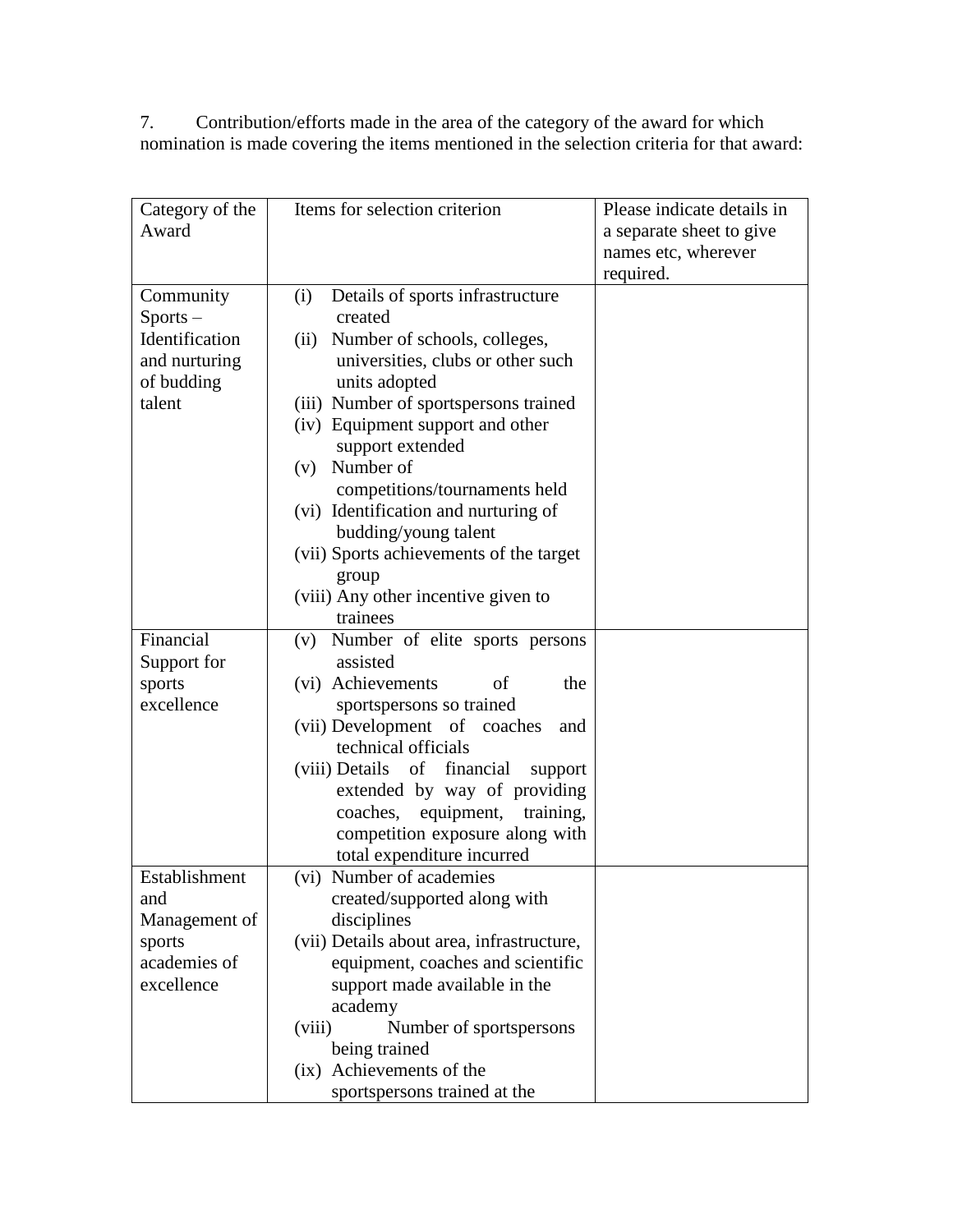|                                                                                                    | academy<br>Total expenditure incurred for the<br>(X)<br>establishment of academy                                                                                                                                                                                                              |  |
|----------------------------------------------------------------------------------------------------|-----------------------------------------------------------------------------------------------------------------------------------------------------------------------------------------------------------------------------------------------------------------------------------------------|--|
| Employment to<br>sportspersons<br>and other<br>welfare<br>measures                                 | (vi) Number of sportspersons<br>employed.<br>(vii) Level of employment along with<br>salary structure<br>Promotional avenues<br>(viii)<br>offered to sportspersons<br>employed<br>(ix) Sports achievements of employed<br>sportspersons<br>other welfare measures for<br>(X)<br>sportspersons |  |
| Other forms of<br>sports activities<br>not covered<br>under above-<br>mentioned four<br>categories | Details of the sports activities indicating<br>specifically the kind of contribution<br>made                                                                                                                                                                                                  |  |

- 8. Other achievements:
- 9. Other awards received: from the State/Government/ Central Govt./Other agencies, if any

# **D E C L A R A T I O N**

I do hereby solemnly declare and affirm that the particulars mentioned above are correct.

Signature of the Applicant \_\_\_\_\_\_\_\_\_\_\_\_\_\_\_ (Name and designation of the person submitting the application on the behalf of the corporate entity)

Date : \_\_\_\_\_\_\_\_\_\_\_\_\_\_\_\_\_\_\_\_